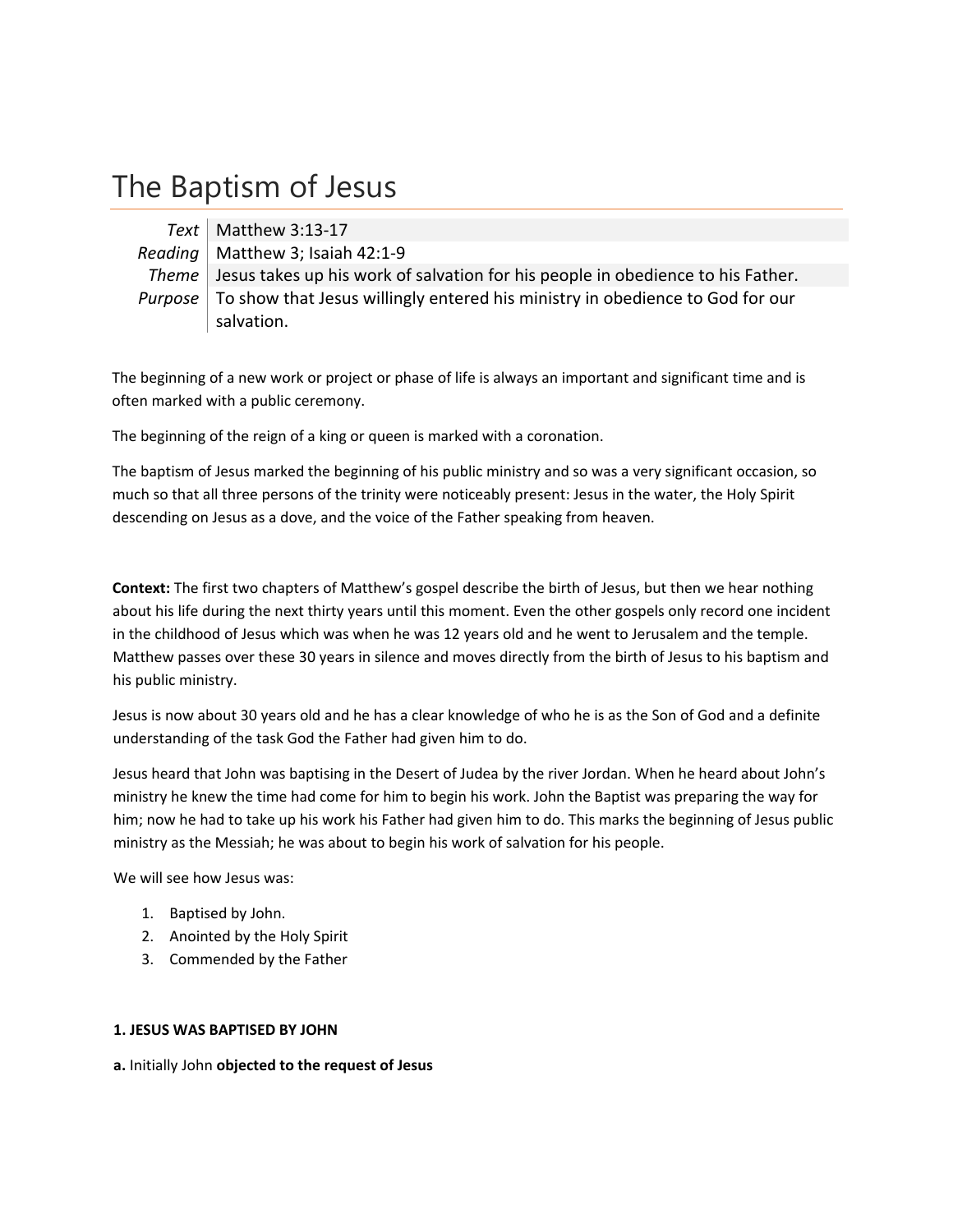We don't know how well Jesus and John knew each other. They were related. Mary the mother of Jesus had stayed with Elizabeth the mother of John during her pregnancy and after that the two women must have kept in some contact with each other, and they must have told their sons about the prophecies the angel Gabriel had spoken about each of them.

John had objected to baptising the Pharisees because they refused to repent, but he objected to baptising Jesus because he knew that Jesus did not need to repent! He knew enough about Jesus to know that there was no sin in him to require such a baptism of repentance.

"So John tried to deter him, saying, 'I need to be baptised by you and do you come to me?'"

**b. But Jesus gave John an explanation** (verse 15): "Let it be so now; it is proper for us to do this to fulfil all righteousness."

"Let it be so now", said Jesus, or, "Permit it at this time" (NASB). Jesus admitted that this was an unusual situation, a unique event. But, even so, it was necessary; "It is proper for us to do this to fulfil all righteousness".

"To fulfil all righteousness" was to obey the will of His Father. By this Jesus made a public commitment to obey his Father's will and do the task His Father had asked him to do. It was the will of His father that Jesus should become a man, live a righteous life and then suffer and die for his people and for their salvation. Jesus was ready to do all this.

In this Jesus fulfilled the words of Psalm 40:7‐8,

"Then I said, 'Here I am, I have come – It is written about me in the scroll. I desire to do your will, O my God; Your law is in my heart'."

With this explanation John agreed to baptise Jesus. In this baptism Jesus did not repent of any sin; rather, he identified with us in our sin. He showed the people of Israel that he had come for them; he was one of them; he was a son of Abraham, a Son of David, a member of the house of Israel.

He was fulfilling the words of Isaiah 53:12 where the prophet said that he was "numbered with the transgressors".

The Apostle Paul wrote, "God made him who had no sin to become sin for us so that in him we might become the righteousness of God" (2 Corinthians 5:21).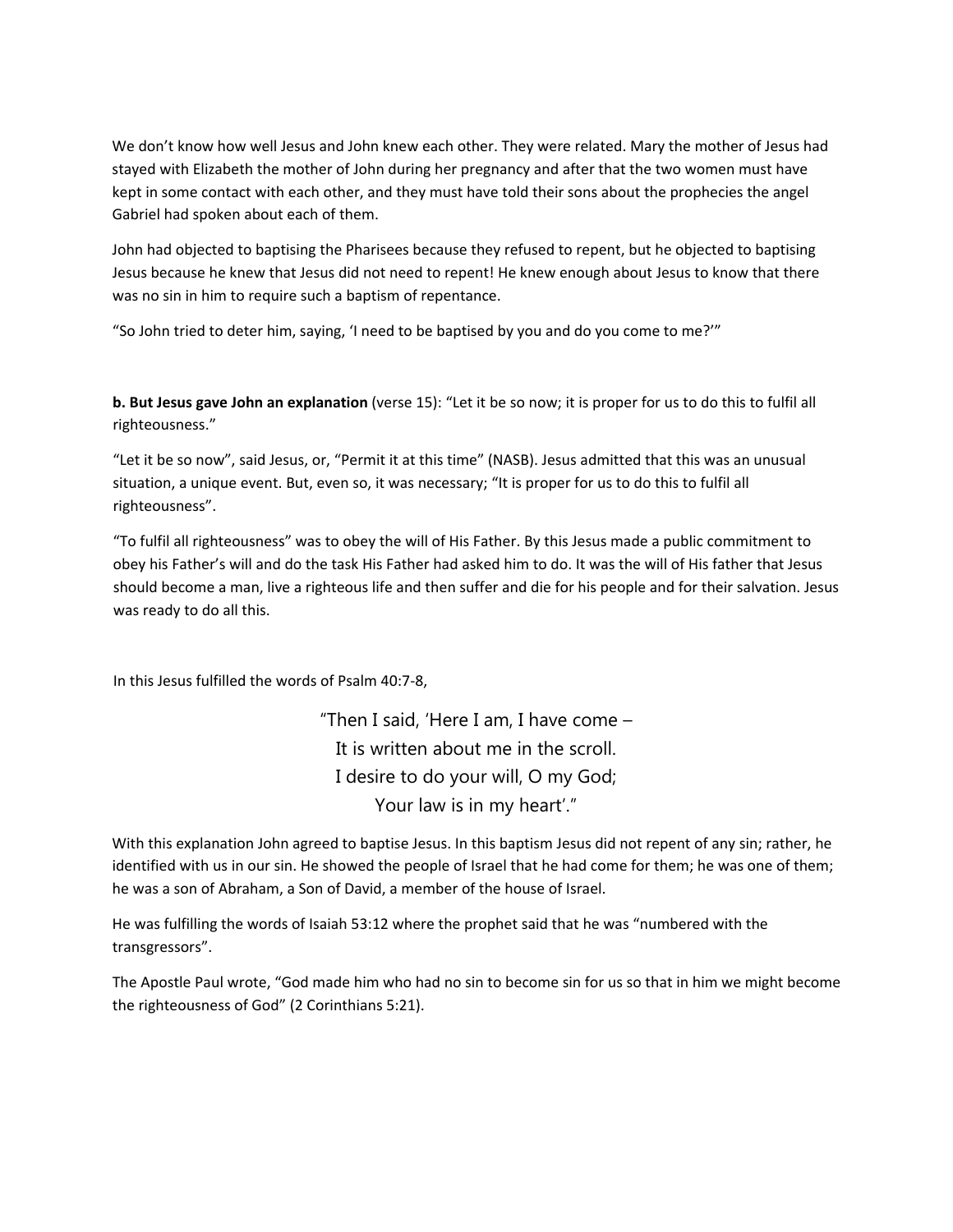By identifying with us Jesus set out on a course that would take him to his death. It's interesting to note that Jesus referred to baptism for himself in only two other places and each time he was referring to his death.

When James and John asked if they could sit at his right and left in his kingdom Jesus asked them, "Can you drink the cup I drink or be baptised with the baptism I am baptised with?" (Mark 10:38).

On another occasion he said to his disciples, "I have a baptism to undergo and how distressed I am until it is accomplished" (Luke 12:50).

This is why Jesus came. He was, as Matthew emphasises in this gospel, a great teacher, and he was also a perfect example, but he also came to be the saviour of his people.

He would do that by giving up his life for us, for everyone who believes in him. This is what we remember in every Lord's Supper service, that he loved us so much that he laid down his life for his friends.

This was the significance of his baptism, because here Jesus was committed himself to this course of action, in obedience to the will of his Father, which would take him to the cross.

## **2. JESUS WAS ANOINTED WITH THE HOLY SPIRIT**

a. "As soon as he was baptised Jesus went up out of the water. **At that moment heaven was opened."**

There are only a few other times in the Scriptures that the heavens are opened: in Ezekiel where the prophet is given a great vision of God (1:1); in Acts when Stephen is given a glimpse into heaven as he is stoned to death (7:56); and in the book of Revelation where the Apostle John is given wonderful visions of heaven. When heaven is opened people are given a vision of God in all his glory.

Here too, immediately after the baptism of Jesus "heaven was opened". This highlights the immense importance of this occasion.

b. "Heaven was opened, and he saw **the Spirit of God** descending like a dove and lighting on him."

There is a parallel here with Genesis 1 because the Holy Spirit was there at the first creation of the world and of Adam; now the Spirit of God appears at the beginning of God's work of re‐creation and the arrival of the second Adam, the Lord Jesus.

This is also in fulfilment of Is 61:1; "The Spirit of the Sovereign Lord is upon me because the Lord has anointed me to preach good news to the poor."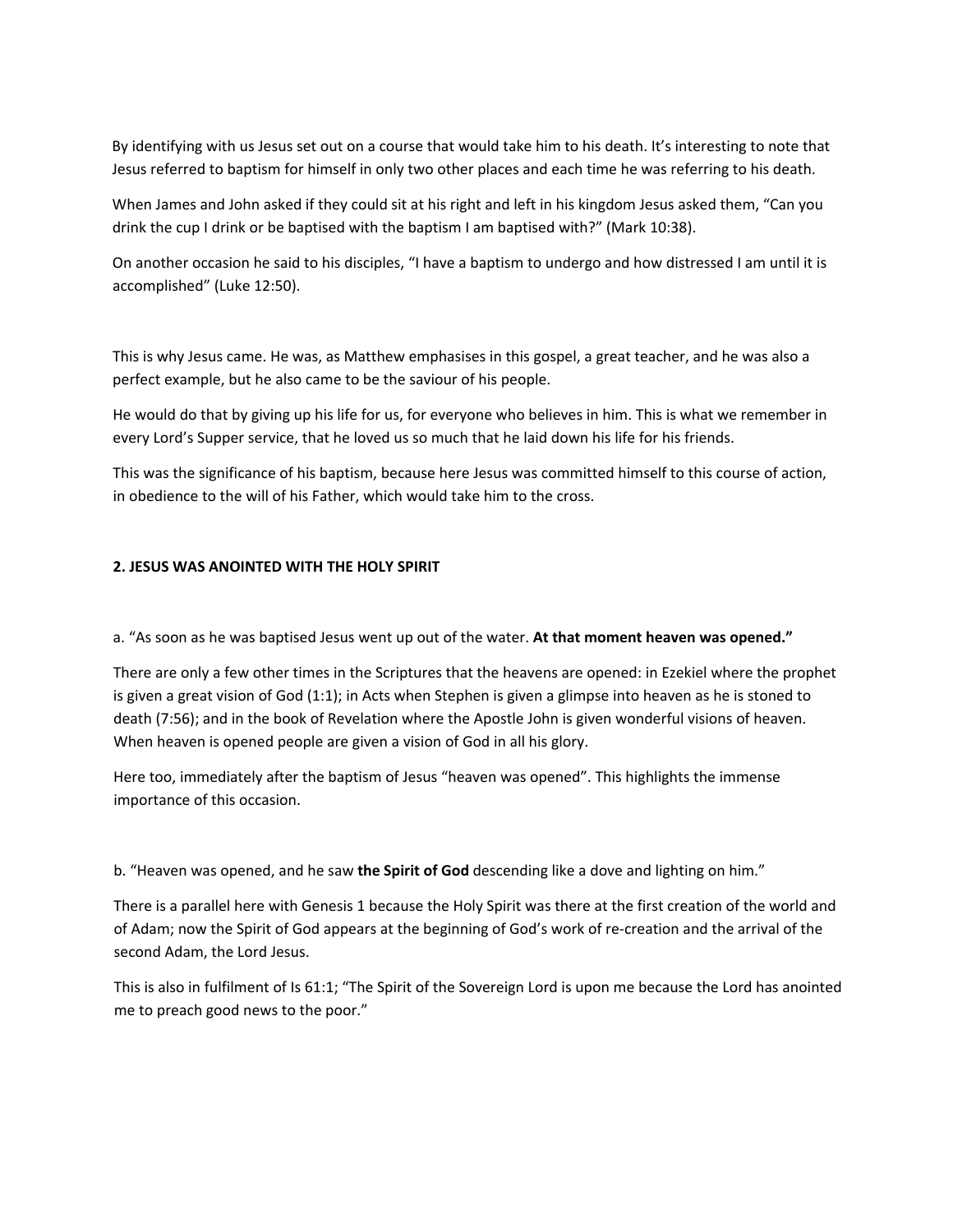Jesus was about to begin his ministry and he was given the Holy Spirit to help him in this great task. He was the Messiah, which means "The Anointed One", and he was anointed by the Holy Spirit to fill the offices of Prophet, Priest and King.

To do his work the Holy Spirit would equip him with power. As the Son of God, and through the Spirit, he would be able to do great miracles, even raising the dead.

The Holy Spirit would also equip Jesus with the gifts he needed in his teaching and preaching ministry so that people would say, "we have never heard anyone speak like this man." The people who heard him recognised that he spoke with authority.

The Spirit would also equip him with compassion, gentleness and love; Jesus had all the fruits of the Spirit in their perfection and fullness.

This is probably why the Spirit appeared, for the first time in the Scriptures, as a Dove. This is a picture of the love and compassion of the Spirit that would mark the ministry of the Lord Jesus.

Jesus is the same now as he was then, so you have every reason to go to Jesus for help and grace because he is full of compassion, kindness and mercy.

Towards the end of his ministry on earth Jesus assured his disciples that after he had left them he would send them the Holy Spirit and so would be with them.

After he had completed all his work on earth in his teaching, suffering, death and resurrection then he returned to heaven. After that he sent the Holy Spirit to be with us, to fill us, to help us understand the Scriptures, to work in us his fruits, to equip us with his gifts. All these come from the Risen and ascended Lord Jesus through his Spirit.

Jesus was baptised by John to show that he was ready to do the will of his Father, he was given the Holy Spirit to equip him for his task, and thirdly,

# **3. HE WAS COMMENDED BY THE FATHER**

### **a. A voice spoke from heaven**.

This was the voice of God the Father; again this emphases the importance of this occasion. For the past 400 years there had been no word of God through the prophets, not until the preaching of John the Baptist. The last time God had spoken like this to his people was on Mt Sinai at the giving of the law. Now, 1500 years later, God speaks again.